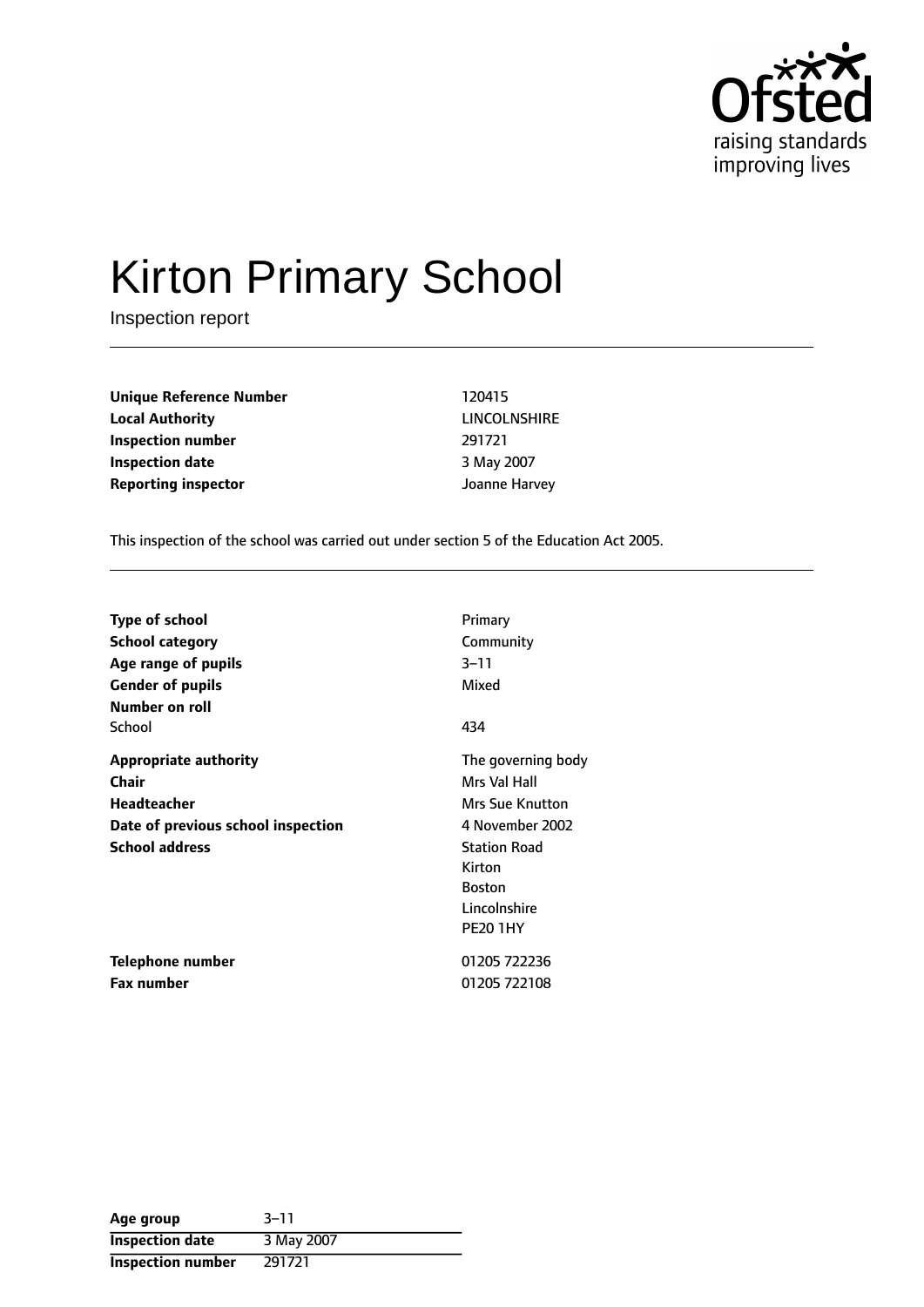.

© Crown copyright 2007

#### Website: www.ofsted.gov.uk

This document may be reproduced in whole or in part for non-commercial educational purposes, provided that the information quoted is reproduced without adaptation and the source and date of publication are stated.

Further copies of this report are obtainable from the school. Under the Education Act 2005, the school must provide a copy of this report free of charge to certain categories of people. A charge not exceeding the full cost of reproduction may be made for any other copies supplied.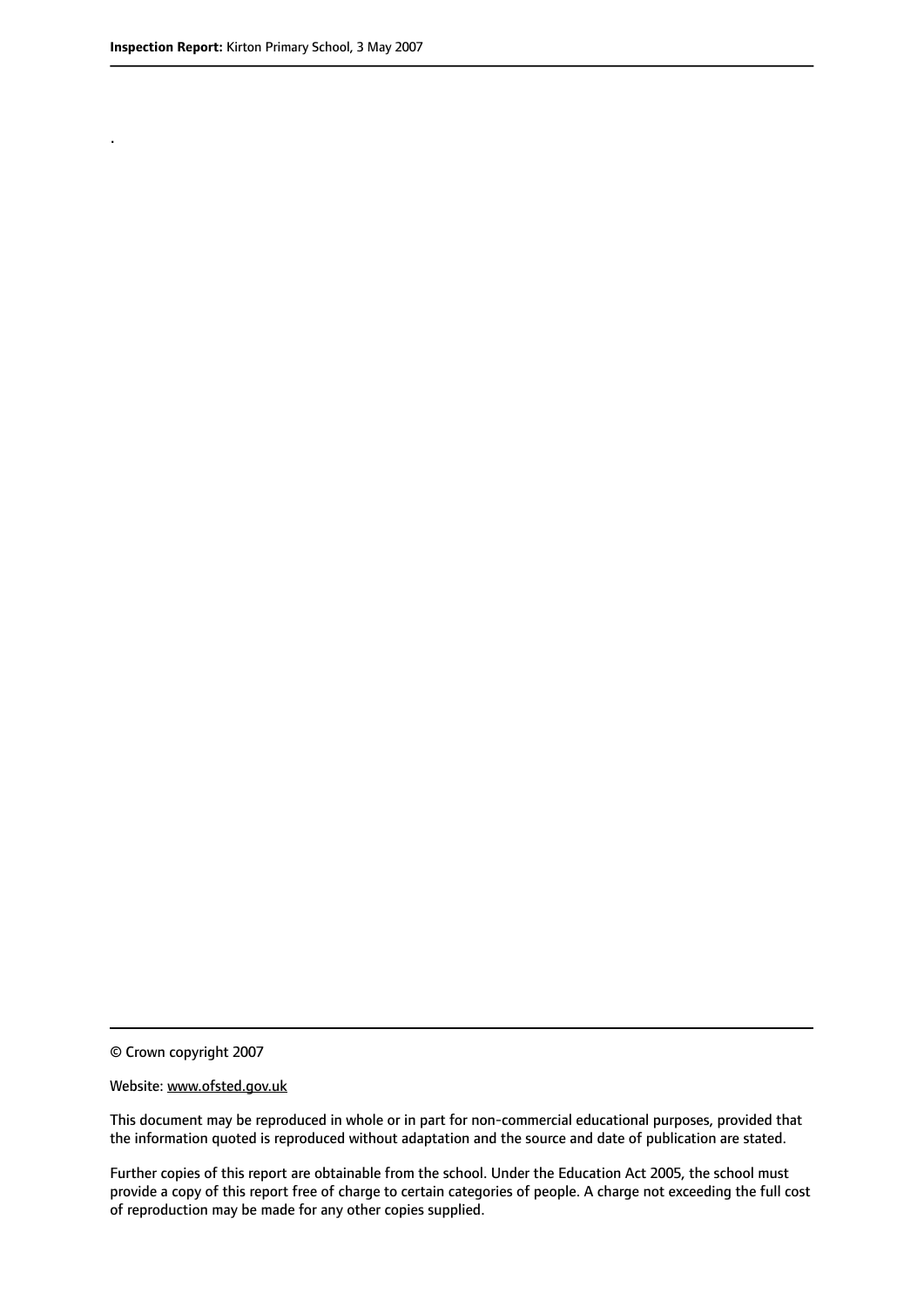# **Introduction**

The inspection was carried out by one Additional Inspector in one day.

## **Description of the school**

This is a larger than average size school serving a semi-rural village near to Boston in Lincolnshire. The number of pupils known to be entitled to claim free school meals is below the national average. Most pupils come from White British backgrounds and there are very few whose first language is not English or who are in the early stages of learning English. The number of pupils known to have learning difficulties or disabilities, or a statement of special educational need, is higher than in most schools. The majority start and leave the school other than at the normal times. Indicators suggest that many pupils come from backgrounds of social and economic disadvantage. The school has a Healthy School Award.

## **Key for inspection grades**

| Grade 1 | Outstanding  |
|---------|--------------|
| Grade 2 | Good         |
| Grade 3 | Satisfactory |
| Grade 4 | Inadequate   |
|         |              |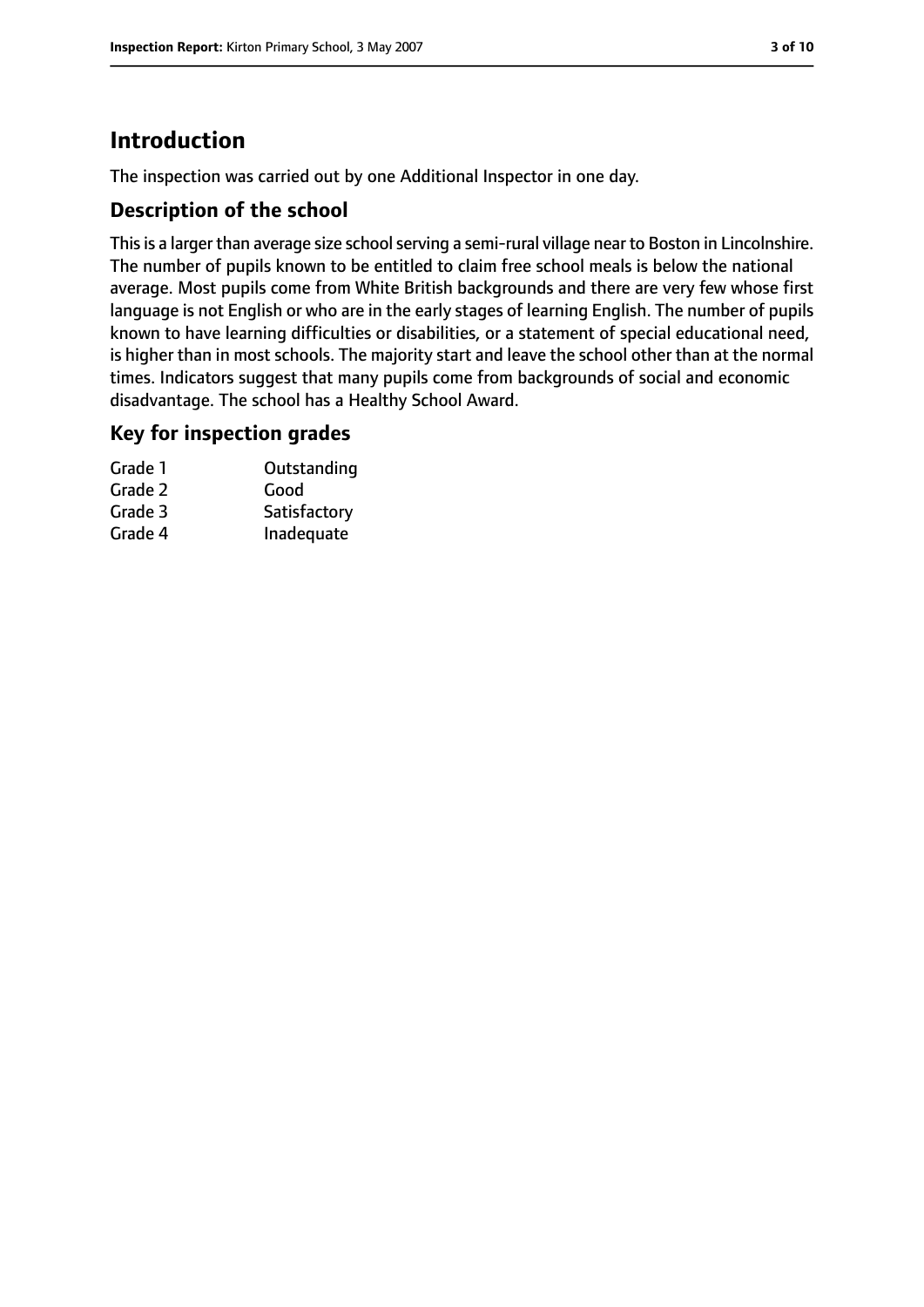# **Overall effectiveness of the school**

#### **Grade: 2**

This is an effective school providing good value for money. Its success is due in no small part to the determination of the headteacher, supported by senior leaders who share the belief that children cannot learn effectively without strong foundations to support their personal, social and emotional needs.

Good pastoral care and support is provided for pupils. Everyone works hard to ensure each child feels valued and secure. Consequently, pupils' personal development is good. Most behave well and develop a sense of responsibility through the many roles they are proud to take on. Some develop confidence beyond their years. The academic guidance given to pupils is satisfactory. This is because the systems for checking on their progress and setting targets are not yet embedded. Attendance is satisfactory but the school does all it can to persuade parents of the importance of good attendance.

Achievement is good. Most start school with skills below age related expectations in their communication, mathematics, creative and social development. They settle quickly into Nursery and make good progress. They continue to flourish in the Reception classes but because there is so much catching up to do with their English and mathematics skills, these are still low when they enter Year 1. Pupils continue to achieve well throughout Years 1 to 6. This achievement is not always reflected in the results of tests and assessments at the end of Years 2 and 6 which show standards in English, mathematics and science as fluctuating but generally below average at the end of Year 2. This is similar to those of most pupils nationally at the end of Year 6. These results do not demonstrate the school's success because of the high numbers of pupils who arrive and leave throughout the year.

Teaching is satisfactory. Some good teaching was seen during the inspection but the best features are not being applied in all classes. Teachers encourage positive relationships and attitudes. They manage behaviour and get to know pupils well. However, not all are as skilled in ensuring that planning for lessons results in enough challenge for all pupils. Marking does not always tell pupils what they need to do to improve. The good progress pupils make overall is in no small part due to highly skilled teaching assistants who work closely with class teachers to ensure all who receive their support do well, and to the good curriculum which helps to ensure that pupils are interested and keen to learn.

Leadership and management are good because senior staff know the school well and have introduced robust systems for checking how well pupils are progressing. The work of some curriculum leaders has started to impact on the standards pupils reach, for example in the Foundation Stage. Not all play their full role in checking on the work of the school and driving forward school improvement. However, the school's success in addressing the issues from the previous inspection and the determination to do even better, demonstrates that there is good potential for further improvement.

## **What the school should do to improve further**

- Improve the quality of teaching by ensuring good practice is consistently applied.
- Ensure all pupils know how well they are doing, what their target is for the next step of learning and how to achieve it.
- Ensure all curriculum leaders play their full role in checking on the work of the school and driving forward school improvement.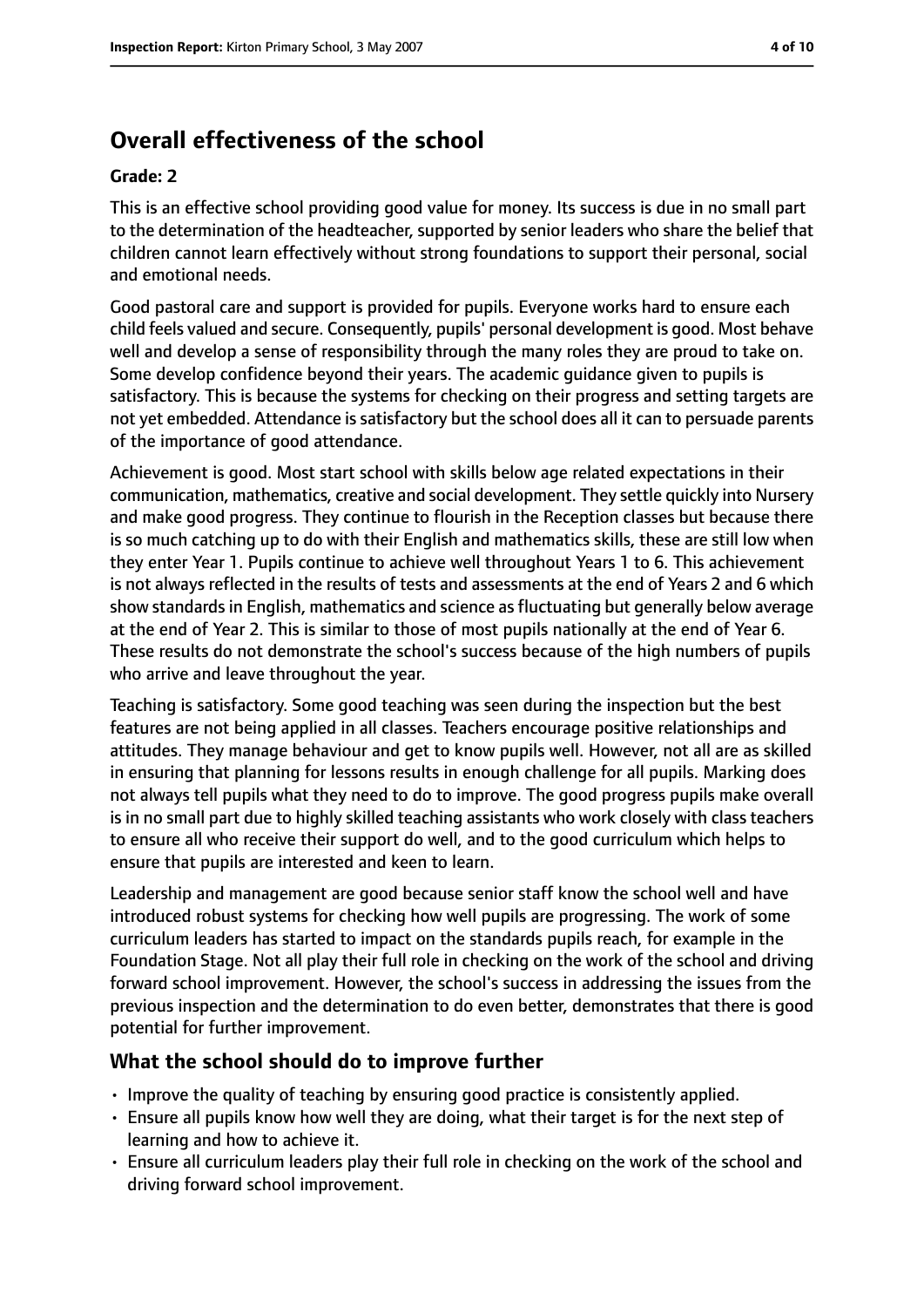# **Achievement and standards**

#### **Grade: 2**

Achievement is good. Pupils enter Nursery with very low levels of attainment in language and communication, mathematical, creative and social skills. With good teaching in the Foundation Stage they make good progress but have so much catching up to do in some areas that standards are still below those expected when they enter Year 1. Children continue to make good progress in Years 1 and 2. Teacher assessments at Year 2 in 2006, showed standards were below average, but this represents good progress for these pupils. Inspection evidence confirms that standards are rising here. Pupils in Years 3 to 6 progress well. Standards at the end of Year 6 have been improving in recent years and are now satisfactory and sometimes better. The large number of pupils who start and leave the school throughout the year disguise the true picture of pupils' achievement. Records show that those pupils who remain in the school for a long time make good progress. With the good range of support available to them, pupils with learning difficulties and those whose first language is not English, achieve well.

# **Personal development and well-being**

#### **Grade: 2**

Personal development and well-being, including social, moral and spiritual development are good. Pupils develop a satisfactory understanding of different cultures. They value the good number of trips, visits out and visitors the school provides. These activities help to broaden their horizons and provide lasting memories. Pupils make a good contribution within and beyond their community, for example, helping to improve behaviour and enjoyment as playground toy monitors or organising fundraising events. An emphasis on healthy eating and physical activity has helped them to develop a good understanding of how to keep healthy. They are taught successfully about how to keep safe. Attendance is satisfactory. The school's work to improve attendance continues, though a few parents seem to be reluctant to cooperate. Good personal development and improving basic skills prepare pupils well for the future.

# **Quality of provision**

## **Teaching and learning**

#### **Grade: 3**

Teaching is satisfactory overall though aspects of good teaching were seen during the inspection. Teachers make the lessons interesting. They ensure good behaviour and relationships so that pupils gain confidence. Pupils enjoy lessons and talk enthusiastically about their work. When asked what they would change about the school, one pupil volunteered: 'Make the school year longer so that you can do more work!' A significant factor in ensuring good progress for pupils is the numbers of highly skilled teaching assistants who work closely with teachers to effectively support pupils, individually and in groups, within and outside the classroom. Senior leaders are improving the way the school checks on the quality of teaching. A more robust system for assessing pupils and setting targets for improvement has been introduced. However, this has not been consistently applied by all teachers across the school. Teachers plan work conscientiously, but not all are as skilled in ensuring that this results in work that challenges all pupils, particularly the most able. Marking does not always tell pupils what they need to do to improve.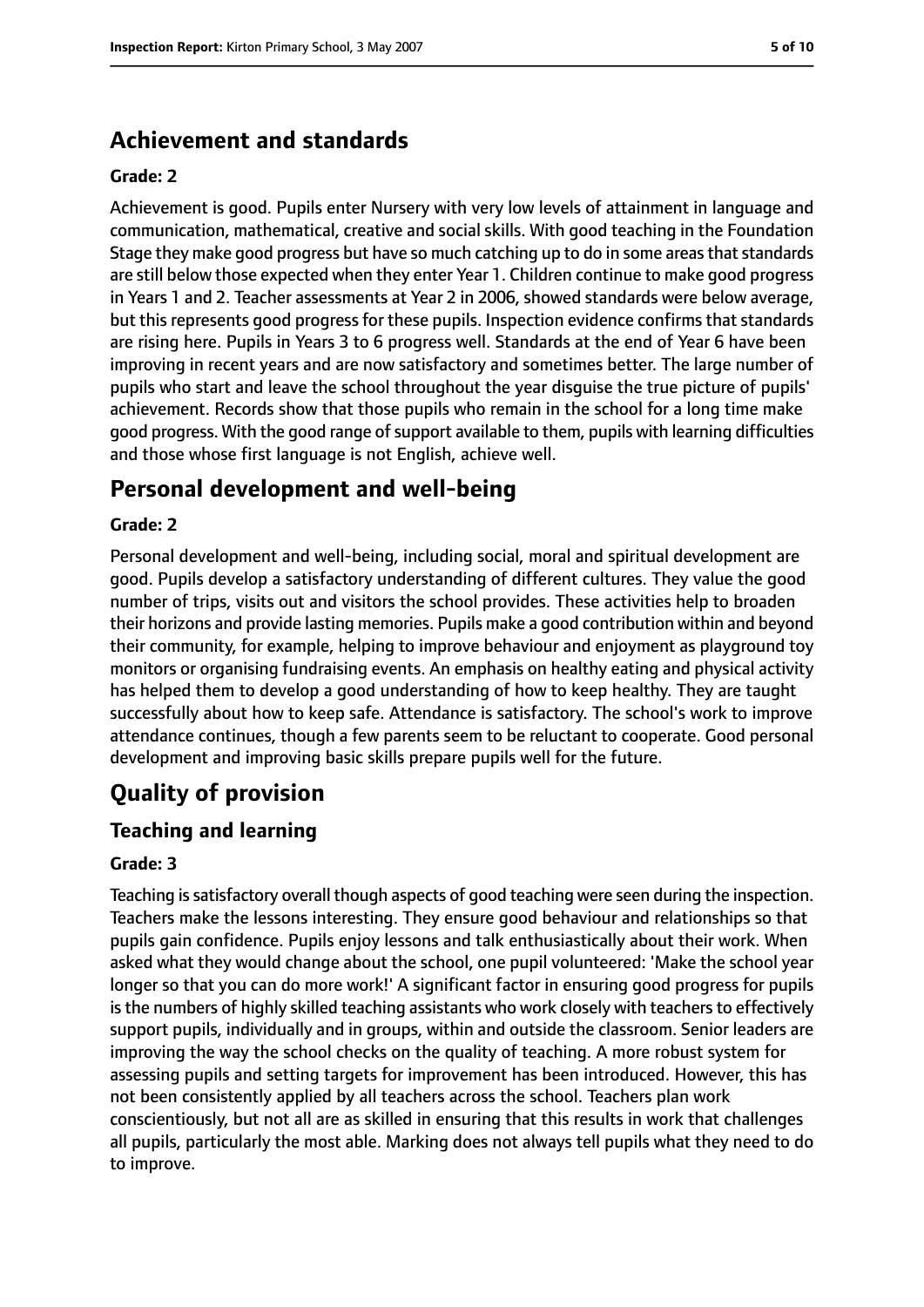#### **Curriculum and other activities**

#### **Grade: 2**

The curriculum provides a good emphasis upon the development of basic skills. These are further enhanced with stimulating activities in other subjects which bring learning alive, engage pupils and help them to progress well. The recent review of the curriculum has linked subjects together more imaginatively. It ensures that skills progress logically over time. However, this is too new to be able to fully measure its impact on standards. The attractive displays around the school show that pupils can reach high standards in their work, particularly in art. The curriculum is much enhanced by a range of visits and visitors and by the use of the local community and environment. There is a good range of extra activities offered at lunch times and after school. These add considerably to pupils' enjoyment and the development of personal skills.

#### **Care, guidance and support**

#### **Grade: 2**

Care of pupils is good. The headteacher and staff believe strongly in providing good pastoral care for pupils in order to effectively promote their personal development. Procedures for safeguarding pupils are in place and arrangements for child protection are rigorous and well known. Arrangements have been made to update staff training and related administrative procedures in this regard. Pupils arriving at different times in the year settle quickly because of the good systems in place to make their entry to the school a positive experience. Academic guidance is satisfactory. The school's monitoring systems can quickly identify where pupils are finding learning more difficult or not making as much progress as they should. This enables staff to put measures in place to help them improve. However, these measures are not yet consistently applied throughout the school and many pupils are not clear about their next steps of learning in reading, writing and mathematics or about what they need to do to achieve them. The team of effective teaching assistants make a strong contribution to pupils' care, personal and academic development.

# **Leadership and management**

#### **Grade: 2**

Leadership and management are good. The headteacher, supported by senior leaders has ensured a focus on school improvement, particularly that school is an enjoyable and fulfilling place to be. There is a clear picture of strengths and weaknesses and a focus on ensuring challenging targets are met through systems for assessment and tracking pupil progress. Not all curriculum leaders are playing their full role in rigorously checking on the work of the school and driving forward improvement. School leaders promote effective partnerships with outside bodies which add to the personal development and care of pupils. The school works hard to take in to account the views of pupils and parents, though there are a very few parents who believe it could do more in this regard. The great majority value the work of the school. One volunteered 'My son loves coming to school which I feel is a credit to the teaching staff and management. I am very happy with the education he receives.' The governing body provides a good degree of challenge and supports the school well, particularly through their work to improve the buildings and learning environment for the staff and the pupils.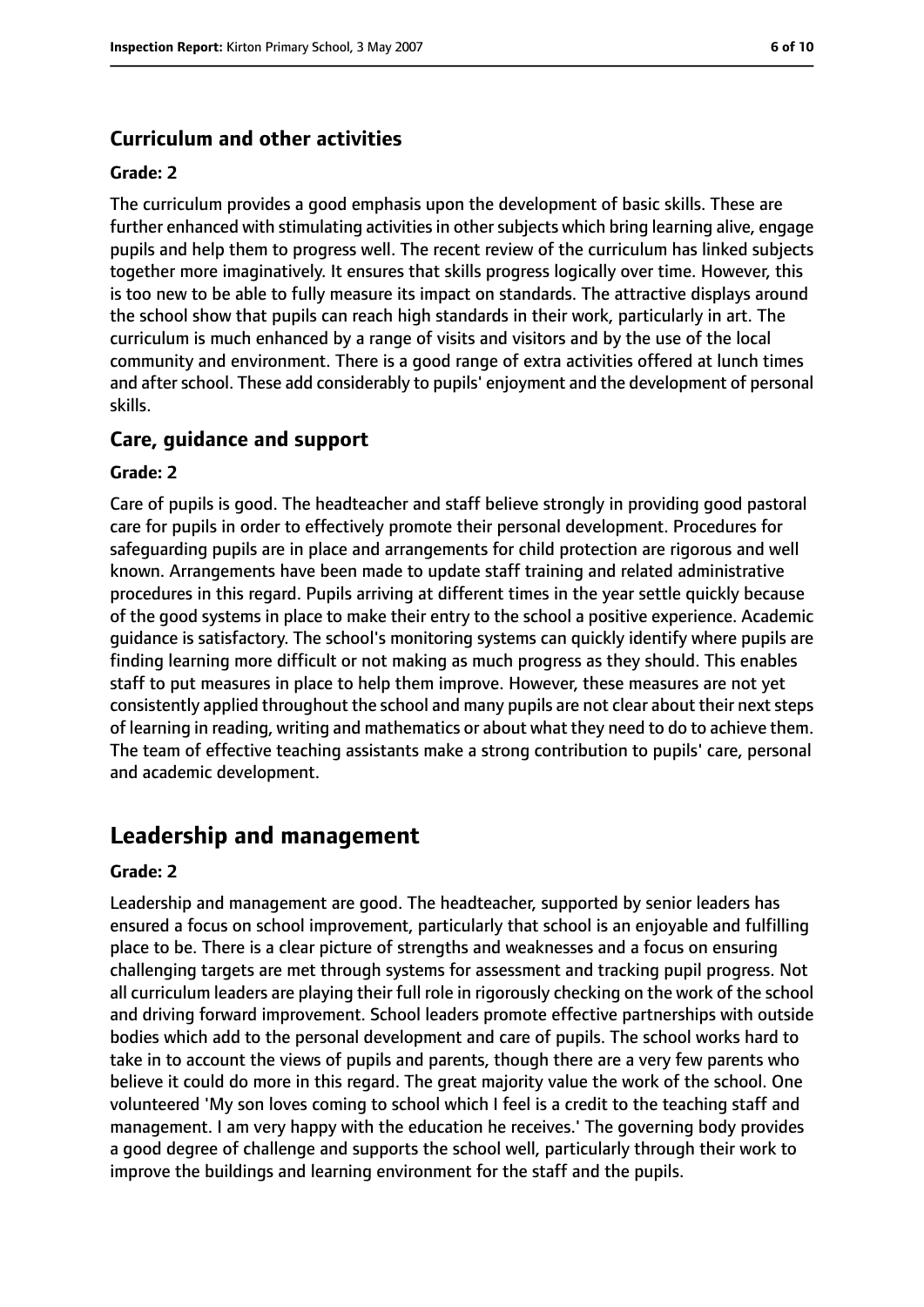**Any complaints about the inspection or the report should be made following the procedures set out in the guidance 'Complaints about school inspection', which is available from Ofsted's website: www.ofsted.gov.uk.**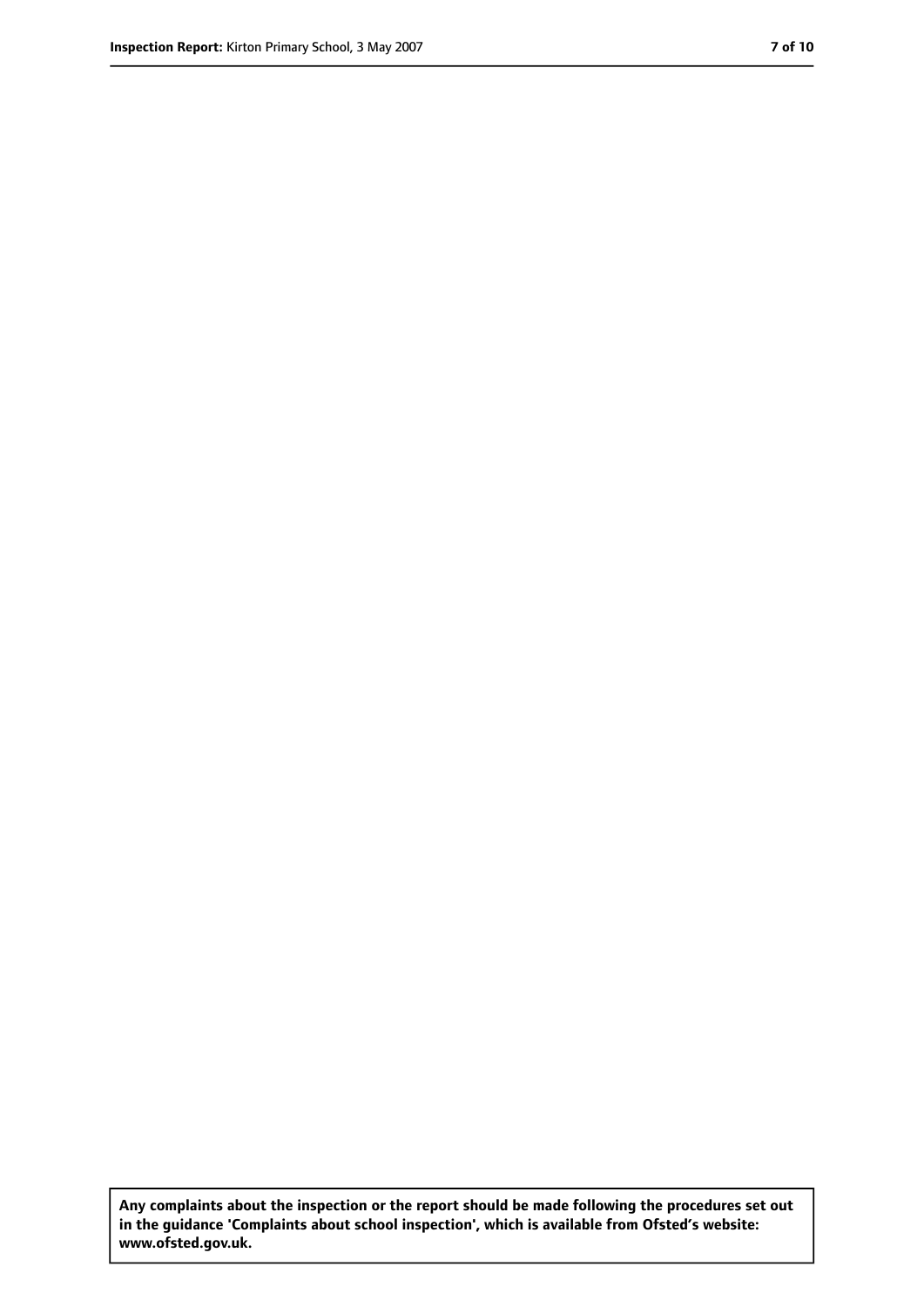#### **Annex A**

# **Inspection judgements**

| Key to judgements: grade 1 is outstanding, grade 2 good, grade 3 satisfactory, and grade 4 $\,$ | <b>School</b>  |
|-------------------------------------------------------------------------------------------------|----------------|
| inadequate                                                                                      | <b>Overall</b> |

## **Overall effectiveness**

| How effective, efficient and inclusive is the provision of education, integrated<br>care and any extended services in meeting the needs of learners? |     |
|------------------------------------------------------------------------------------------------------------------------------------------------------|-----|
| How well does the school work in partnership with others to promote learners'<br>well-being?                                                         |     |
| The quality and standards in the Foundation Stage                                                                                                    |     |
| The effectiveness of the school's self-evaluation                                                                                                    |     |
| The capacity to make any necessary improvements                                                                                                      |     |
| Effective steps have been taken to promote improvement since the last<br>inspection                                                                  | Yes |

## **Achievement and standards**

| How well do learners achieve?                                                                               |  |
|-------------------------------------------------------------------------------------------------------------|--|
| The standards <sup>1</sup> reached by learners                                                              |  |
| How well learners make progress, taking account of any significant variations between<br>groups of learners |  |
| How well learners with learning difficulties and disabilities make progress                                 |  |

## **Personal development and well-being**

| How good is the overall personal development and well-being of the<br>learners?                                  |  |
|------------------------------------------------------------------------------------------------------------------|--|
| The extent of learners' spiritual, moral, social and cultural development                                        |  |
| The behaviour of learners                                                                                        |  |
| The attendance of learners                                                                                       |  |
| How well learners enjoy their education                                                                          |  |
| The extent to which learners adopt safe practices                                                                |  |
| The extent to which learners adopt healthy lifestyles                                                            |  |
| The extent to which learners make a positive contribution to the community                                       |  |
| How well learners develop workplace and other skills that will contribute to<br>their future economic well-being |  |

## **The quality of provision**

| How effective are teaching and learning in meeting the full range of the<br>learners' needs?          |  |
|-------------------------------------------------------------------------------------------------------|--|
| How well do the curriculum and other activities meet the range of needs<br>and interests of learners? |  |
| How well are learners cared for, quided and supported?                                                |  |

 $^1$  Grade 1 - Exceptionally and consistently high; Grade 2 - Generally above average with none significantly below average; Grade 3 - Broadly average to below average; Grade 4 - Exceptionally low.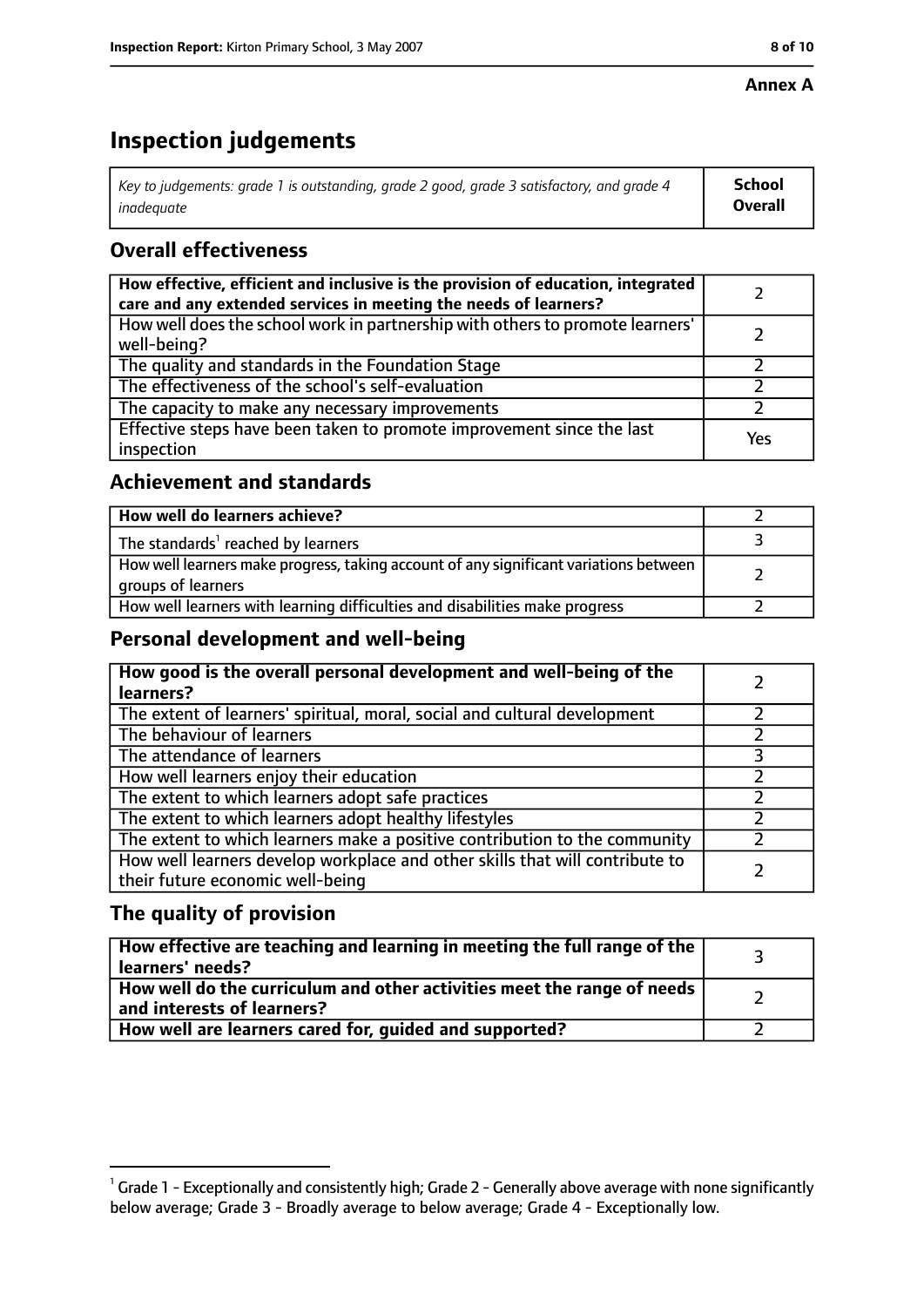# **Leadership and management**

| How effective are leadership and management in raising achievement<br>and supporting all learners?                                              |           |
|-------------------------------------------------------------------------------------------------------------------------------------------------|-----------|
| How effectively leaders and managers at all levels set clear direction leading<br>to improvement and promote high quality of care and education | 3         |
| How effectively performance is monitored, evaluated and improved to meet<br>challenging targets                                                 |           |
| How well equality of opportunity is promoted and discrimination tackled so<br>that all learners achieve as well as they can                     |           |
| How effectively and efficiently resources, including staff, are deployed to<br>achieve value for money                                          | 7         |
| The extent to which governors and other supervisory boards discharge their<br>responsibilities                                                  | 2         |
| Do procedures for safequarding learners meet current government<br>requirements?                                                                | Yes       |
| Does this school require special measures?                                                                                                      | <b>No</b> |
| Does this school require a notice to improve?                                                                                                   | No        |